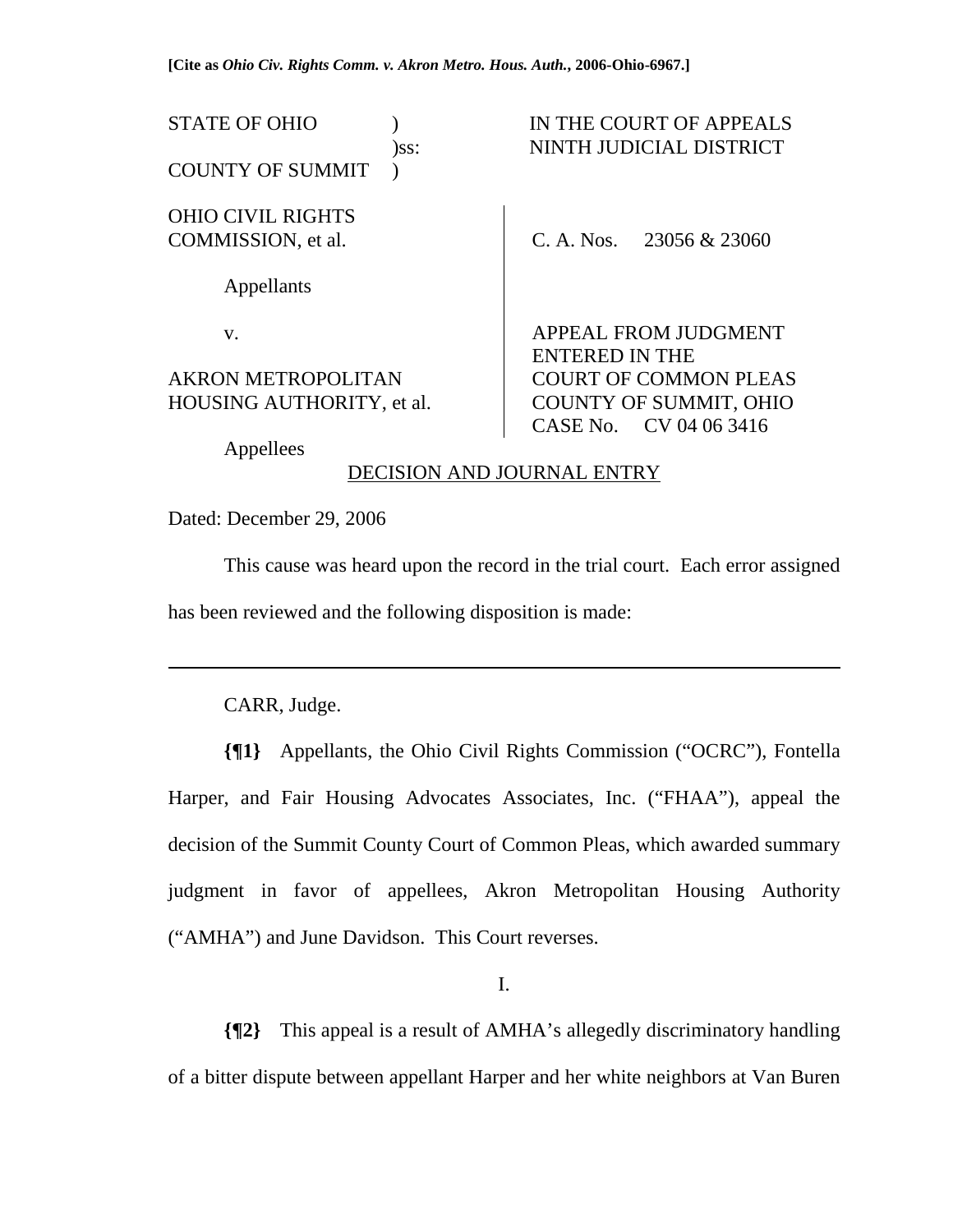Homes. Harper, a black woman, and her two sons moved into the Van Buren Homes rental housing development in 1991. Van Buren Homes is owned and operated by AMHA. Appellee June Davidson is the property manager at Van Buren Homes.

**{¶3}** In 1998, the Harper family moved to 254 Illinois Place, which is also located at Van Buren Homes. In 1991, the Kaisk family moved next door to the Harpers. Shortly after the Kaisks became the Harpers' neighbors, the two families began to engage in heated confrontations. Appellant Harper alleges that the Kaisk family would swear at members of her family and guests to her home, using racial epithets. Harper maintains that the name calling, swearing and shouting escalated to overt threats of violence towards her family.

**{¶4}** The origin of this dispute is traceable to October 2001. On October 1, 2001, Harper submitted a Resident Complaint Form ("RCF") to AMHA, in which she alleged certain facts that led to the filing of the complaint in this matter. Harper alleged that a series of incidents occurred on September 29, 2001, and September 30, 2001, involving Harper, the Kaisks, Harper's cousin and the cousin's daughter. Van Buren Homes' standard procedure was to refer all RCF's to the security department which had a contract with both the Summit County and Barberton Sheriff's Departments.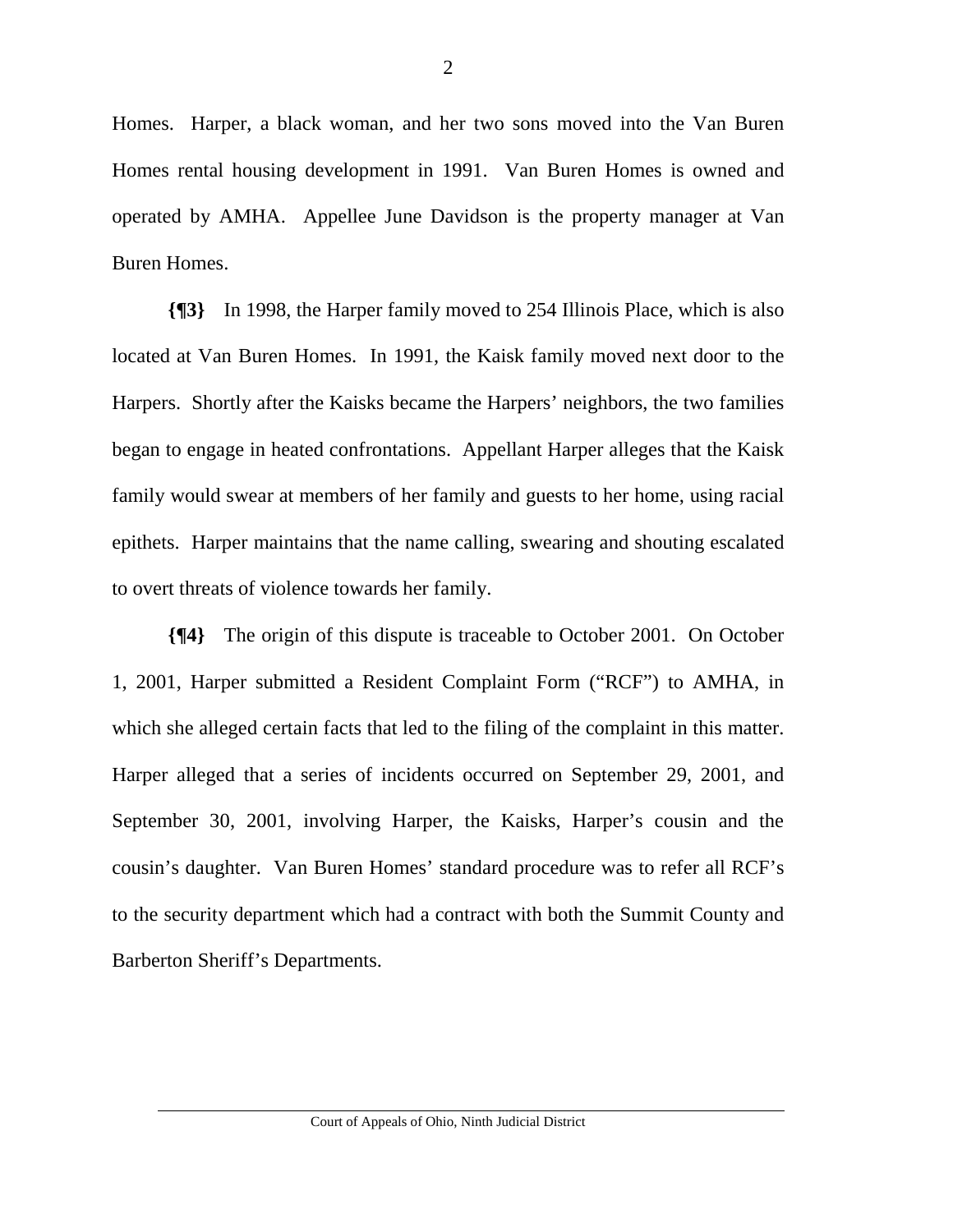**{¶5}** Moreover, the lease terms specifically provided:

"The OWNER may terminate or refuse to renew the lease only for serious or repeated violations of material terms of the lease, including but not limited to failure to make payments due under the lease or to fulfill the TENANT obligations set forth in Section VII  $***$ .<sup>1</sup>"

Despite this policy, Harper alleged that Van Buren Homes' management neither investigated nor resolved Harper's complaint regarding her neighbors' racial remarks and other harassing conduct. According to Harper, the harassment continued through January of 2003. Harper alleged that her black guests were also victims. Harper testified through deposition that she filed numerous racial harassment complaints verbally and in writing and gave them to June Davidson, but they have just disappeared.

**{¶6}** In late 2002, the Kaisks applied for a hardship transfer out of Van Buren Homes on the basis that Harper and her relatives had threatened their lives. The requested transfer was granted, and the Kaisks moved out of Van Buren Homes.

**{¶7}** In February 2003, Harper contacted FHAA. Subsequently, both Harper and the FHAA submitted a charge affidavit with the OCRC. The charge affidavit asserted that the AMHA and one of its property managers, June Davidson, violated Harper's fair housing rights by tolerating tenant-on-tenant

 $\overline{a}$ 

<sup>&</sup>lt;sup>1</sup> Section VII requires the tenant to conduct himself or herself in a manner "which will not disturb their neighbors' peaceful enjoyment of their accommodations."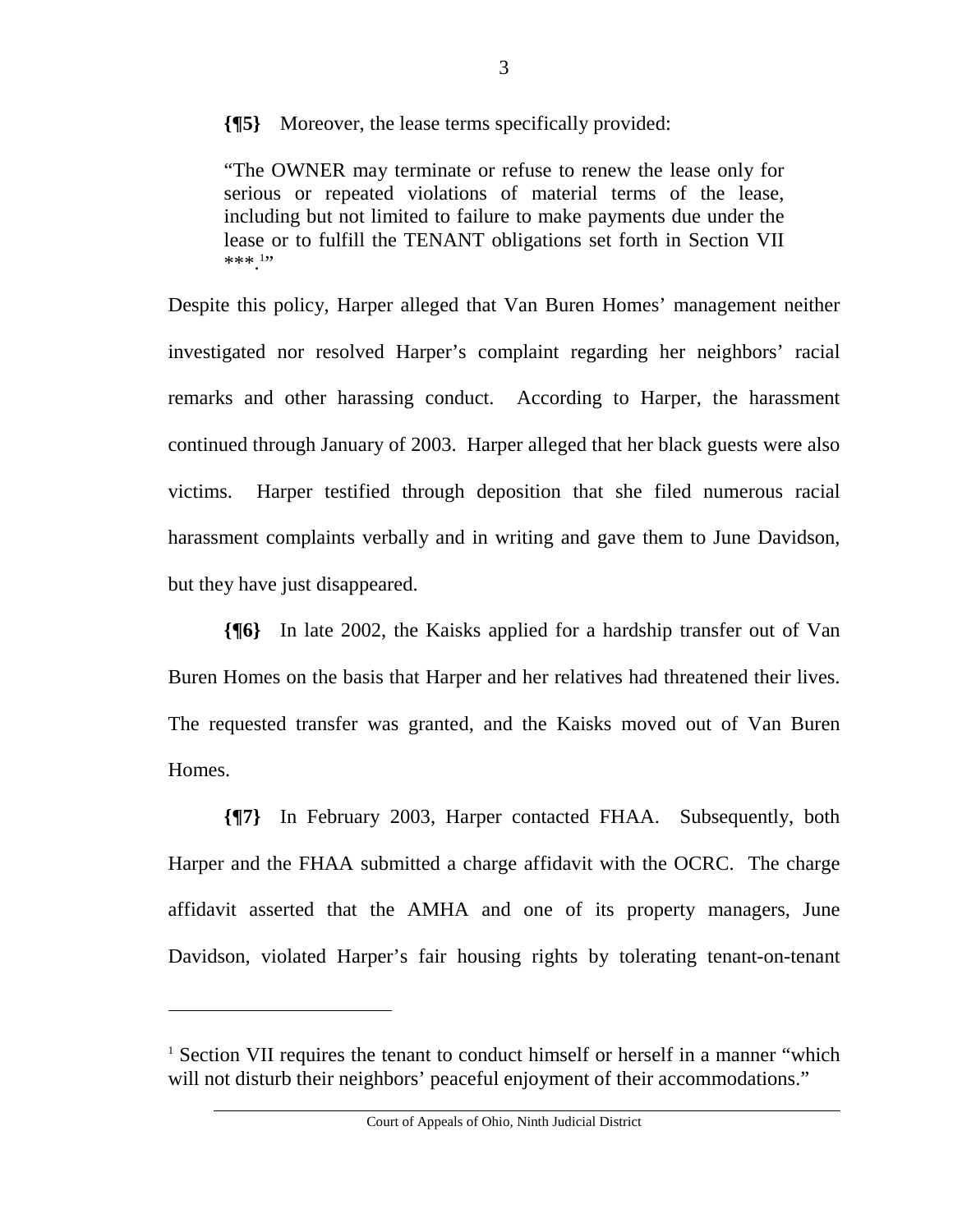racial harassment in the Van Buren Homes complex and that AMHA failed to take adequate, effective steps to end the harassment. The OCRC found probable cause of discrimination and filed suit. Harper and the FHAA intervened. Claims were asserted under the entirety of both the federal and Ohio Fair Housing Acts.

**{¶8}** The appellants and the appellees filed cross motions for summary judgment and response briefs. The trial court awarded summary judgment in favor of appellees. The OCRC and appellants Harper and the FHAA filed notices of appeal. This Court consolidated the appeals.

**{¶9}** The OCRC filed an appellate brief asserting three assignments of error. Harper and the FHAA also filed a brief setting forth three assignments of error. The assignments of error have been rearranged and some have been combined to facilitate review.

#### II.

## **HARPER AND FHAA'S SECOND ASSIGNMENT OF ERROR**

"A HOSTILE ENVIRONMENT CLAIM MAY BE PREMISED ON THE FAIR HOUSING ACT'S INTERFERENCE CLAUSE, THE TERMS AND CONDITIONS CLAUSE, OR THE CLAUSE REQUIRING HOUSING TO BE AVAILABLE TO ALL PROTECTED CLASSIFICATIONS[.]"

**{¶10}** All six of appellants' assignments of error challenge the trial court's award of summary judgment in favor of AMHA. To prevail on a motion for summary judgment, the party moving for summary judgment must be able to point to evidentiary materials that show that there is no genuine issue as to any material

Court of Appeals of Ohio, Ninth Judicial District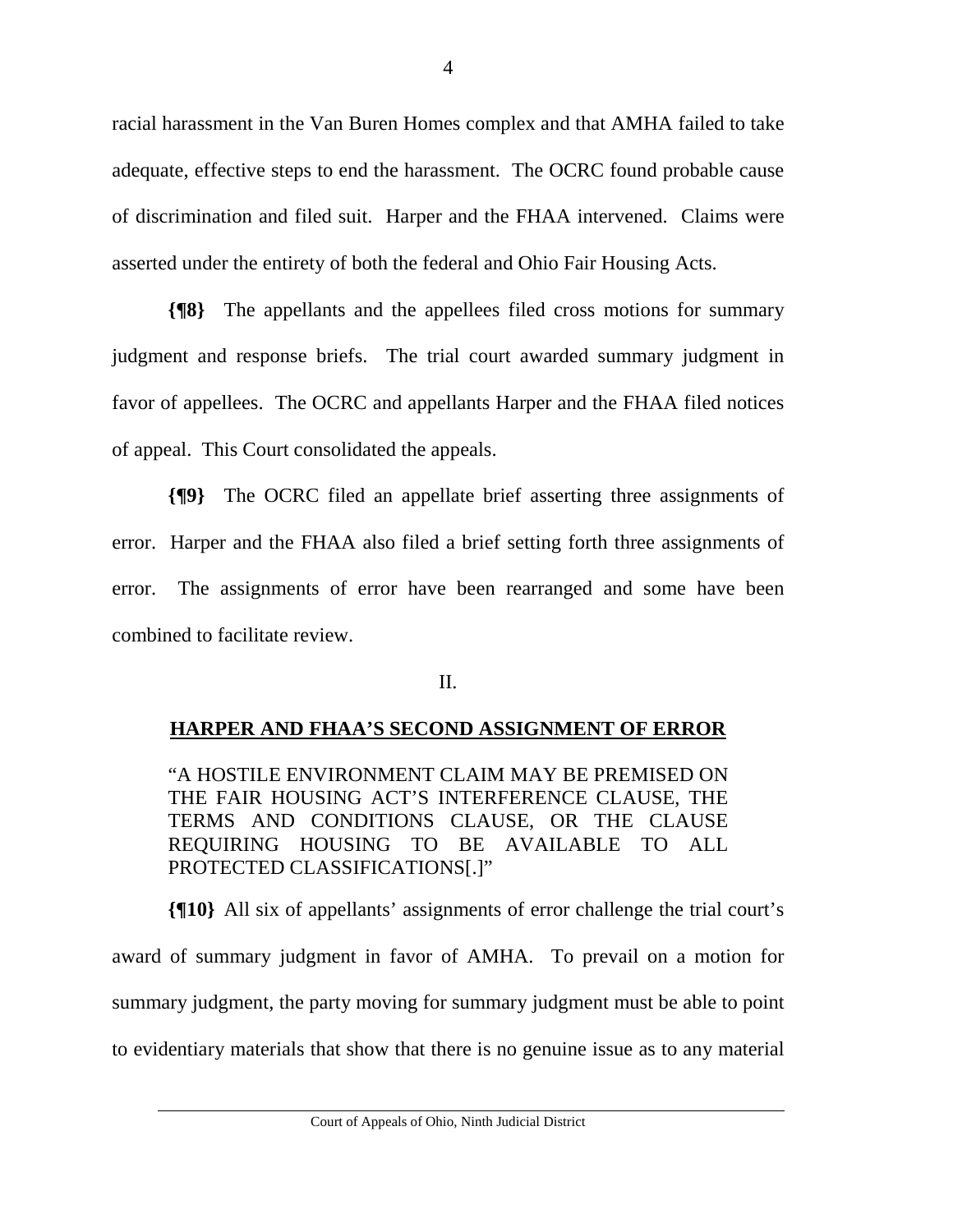fact, and that the moving party is entitled to judgment as a matter of law. *Dresher v. Burt* (1996), 75 Ohio St.3d 280, 293. Once a moving party satisfies its burden of supporting its motion for summary judgment with sufficient and acceptable evidence pursuant to Civ.R. 56(C), Civ.R. 56(E) provides that the non-moving party may not rest upon the mere allegations or denials of the moving party's pleadings. Rather, the nonmoving party has a reciprocal burden of responding by setting forth specific facts, demonstrating that a "genuine triable issue" exists to be litigated for trial. *State ex rel. Zimmerman v. Tompkins* (1996), 75 Ohio St.3d 447, 449.

**{¶11}** This Court finds that appellants' Harper and FHAA's second assignment of error is dispositive of the appeal. Therefore, we will discuss it first.

**{¶12}** In Harper and FHAA's second assignment or error, appellants argue that the trial court erred in not recognizing a cause of action for a hostile housing environment in Ohio. This Court agrees.

**{¶13}** Appellees argue that the underlying action is nothing more than a dispute between tenants and that this type of dispute is not actionable under state or federal anti-discrimination laws. However, appellees fail to understand the point of appellants' claim. Appellees' argument focuses on the Kaisks' racist acts rather than AMHA's apparent toleration of those acts. Such toleration by AMHA arguably interfered with Harper's right to enjoy her lease.

Court of Appeals of Ohio, Ninth Judicial District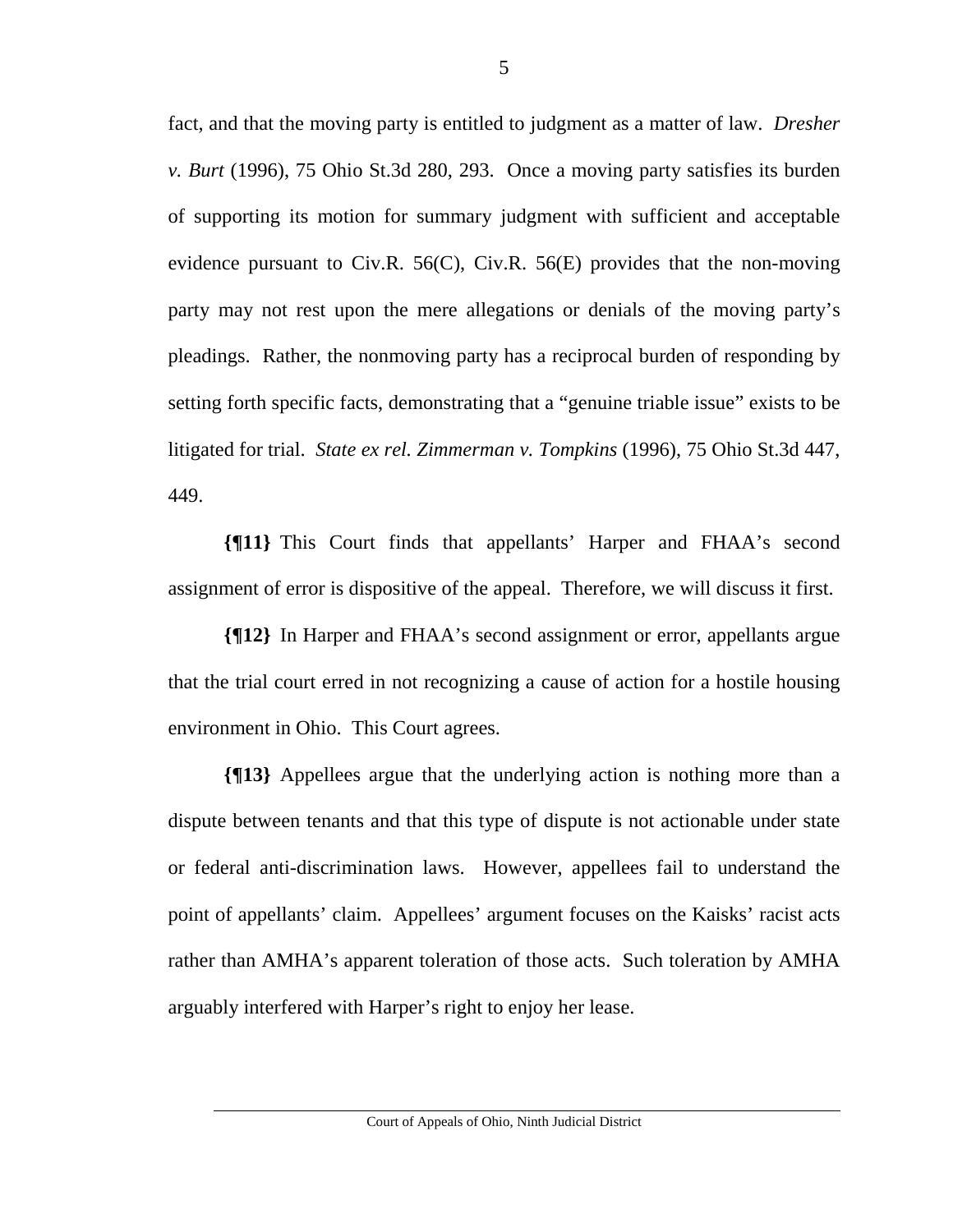**{¶14}** Both the federal and Ohio fair housing acts guarantee equal terms and conditions for protected classes such as race. Section 3617, Title 42 U.S.

Code and R.C. 4112.02. Ohio's Fair Housing Act provides, in pertinent part:

"It shall be an unlawful discriminatory practice:

"For any person to \*\*\*

"Discriminate against any person in the terms or conditions of selling, transferring, assigning, renting, leasing, or subleasing any housing accommodations or in furnishing facilities, services, or privileges in connection with the ownership, occupancy, or use of any housing accommodations, including the sale of fire, extended coverage, or homeowners insurance, because of race, color, religion, sex, familial status, ancestry, disability, or national origin or because of the racial composition of the neighborhood in which the housing accommodations are located[.]"  $R.C. 4112.02(H)(4)$ .

Furthermore, R.C. 4112.08 provides that fair housing protections in Ohio are to be construed and interpreted liberally.

**{¶15}** Although the issue of a hostile living environment claim is a matter of first impression in Ohio, federal courts have recognized such a cause of action based upon various types of harassment. See *DiCenso v. Cisneros* (C.A.7, 1996), 96 F.3d 1004, 1008 (hostile living environment based upon gender); *Honce v. Vigil* (C.A.10, 1993), 1 F.3d 1086, 1088 (hostile living environment based upon gender); *Smith v. Mission Assoc. Ltd. Partnership* (D.Kan. 2002), 225 F.Supp.2d 1293 (hostile living environment based upon racial harassment); *Neudecker v. Boisclar Corp.* (C.A.8, 2003), 351 F.3d 361, 364 (hostile living environment based upon disability); *Halprin v. Prairie Single Family Homes of Dearborn Park Assn.*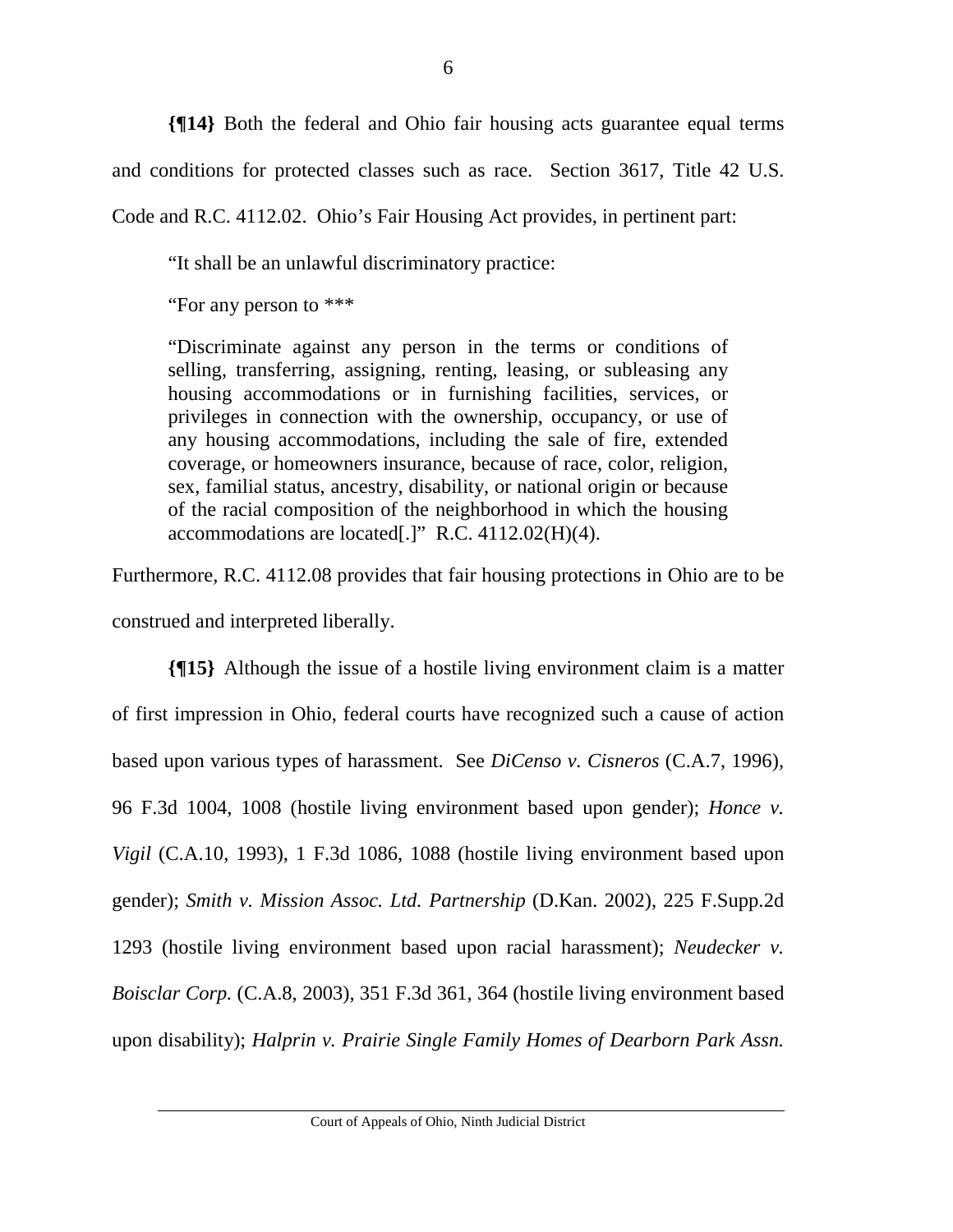(C.A.7, 2004), 388 F.3d 327, 330 (hostile living environment based upon religion); *Bradley v. Carydale Ents.* (E.D.Va. 1989), 707 F.Supp 217, 223 (racial harassment in housing).

**{¶16}** Appellants argue and this Court agrees that tenant versus tenant harassment is analogous to co-worker harassment in the workplace. In *Hampel v. Food Ingredients Specialties, Inc.* (2000), 89 Ohio St.3d 169, the Supreme Court of Ohio set forth the requirements for establishing a claim of hostile environment in the workplace due to sexual harassment:

"In order to establish a claim of hostile-environment sexual harassment, the plaintiff must show (1) that the harassment was unwelcome, (2) that the harassment was based on sex, (3) that the harassing conduct was sufficiently severe or pervasive to affect the 'terms, conditions, or privileges of employment, or any matter directly or indirectly related to employment,' and (4) that either (a) the harassment was committed by a supervisor, or (b) the employer, through its agents or supervisory personnel, knew or should have known of the harassment and failed to take immediate and appropriate corrective action." Id., paragraph two of syllabus.

While noting that most courts also require the plaintiff to show that he or she belongs to a protected class, the Court in *Hampel* found it unnecessary due to the fact that there are only two sexes and both of them are entitled to protection under R.C. 4112.02(A). Id. at 733, Fn. 2.

**{¶17}** In addressing the issue of a hostile living environment, the court in

*Smith* stated:

"The elements necessary for a prima facie case of hostile housing environment are 1) plaintiffs are members of a protected class, 2) the conduct was unwelcome, 3) the conduct was based on the race of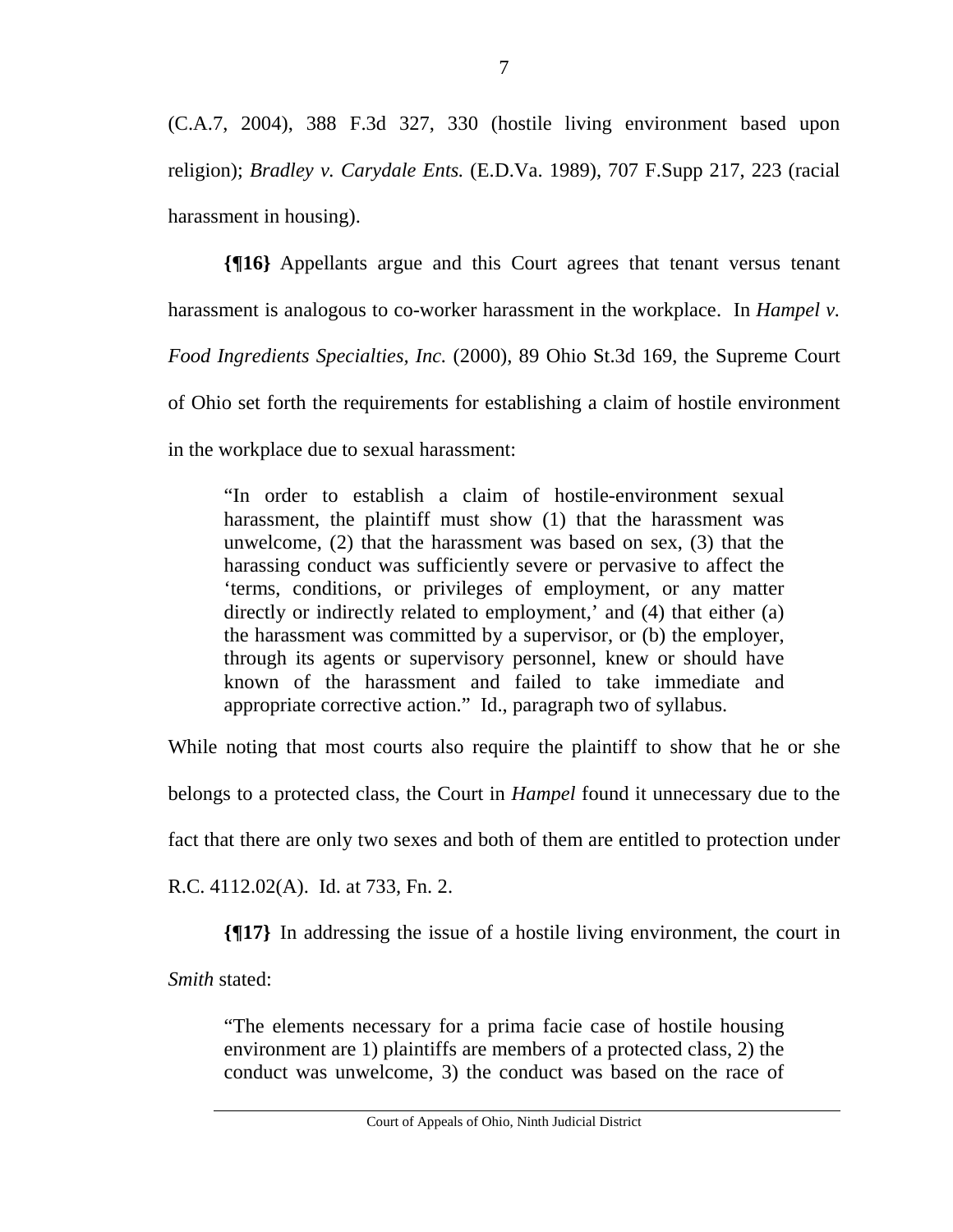plaintiffs, 4) it was sufficiently severe or pervasive to alter the plaintiffs' living conditions and create an abusive environment and 5) defendant knew or should have known about the harassment." 225 F.Supp.2d 1293 at 1298-1299, citing *Reeves v. Carrollsburg Condominium Unit Owners Assn.* (D.D.C. Dec. 18, 1997), No. CIV.A. 96-2495RMU.

**{¶18}** After reviewing the record, federal case law, and Ohio case law regarding discrimination in the workplace, this Court finds that the trial court erred in not recognizing a cause of action for a hostile living environment in this case. This is not a case of harassment of a neighbor by a neighbor where each neighbor owns his or her own property. The property at issue in this case is a public housing development owned and operated by AMHA. AMHA has control over who is allowed to be a tenant in their facilities and has the authority to evict anyone who does not comply with the terms of the lease they enter into with AMHA. In this case, the lease provided, in relevant part:

## "VII. TENANT OBLIGATIONS

"The TENANT agrees:

"\*\*\*

"R. To conduct himself/herself and cause other persons who are on the premises with the TENANT'S consent to conduct themselves in a manner which will not disturb the neighbors' peaceful enjoyment of their accommodations; or to engage in illegal or other activity which impairs the physical or social environment of the development."

**{¶19}** Based upon the Supreme Court of Ohio's decision in *Hampel*, this

Court finds that the elements necessary to establish a prima facie case of hostile

living environment under the facts in this case are 1) plaintiffs are members of a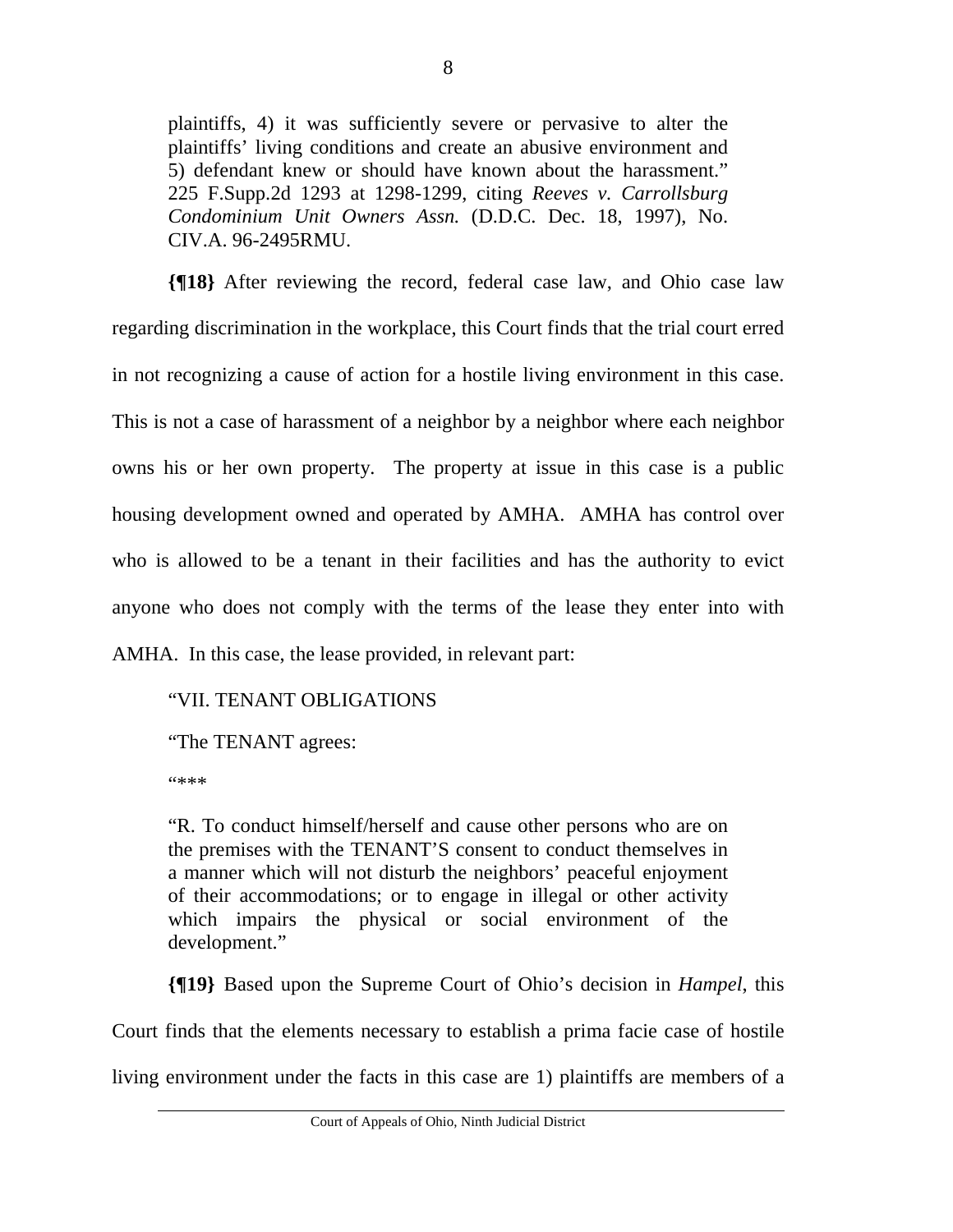protected class, 2) the harassment was unwelcome, 3) the harassment was based on the race of plaintiffs, 4) it was sufficiently severe or pervasive to alter the plaintiffs' living conditions and create an abusive environment and 5) that either (a) the harassment was committed by a landlord, or (b) the landlord, through its agents or supervisory personnel, knew or should have known about the harassment and failed to take immediate and appropriate corrective action.

**{¶20}** After finding that Ohio does not recognize a cause of action under Ohio's Fair Housing Act for a hostile living environment, the trial court concluded that even if such an action were recognized in Ohio, Harper did not present sufficient evidence to establish that the alleged harassment was sufficiently severe or pervasive as to alter her living environment, or that AMHA had sufficient notice of the alleged harassment. This Court disagrees.

**{¶21}** Initially, this Court notes that the trial court improperly weighed the credibility of Harper's allegations and enforced its own factual conclusion regarding the evidence. This is not permissible on summary judgment. *Anderson v. Liberty Lobby, Inc.* (1986), 477 U.S. 242, 249. The trial court characterized the situation between the Harpers and the Kaisks as "an unfortunate ongoing skirmish between neighbors that may have been tinged with discriminatory overtones or occasional discriminatory comments." Viewing the facts in the light most favorable to the nonmoving party, however, this Court finds that Harper presented evidence of the existence of a genuine issue of material fact that the elements of a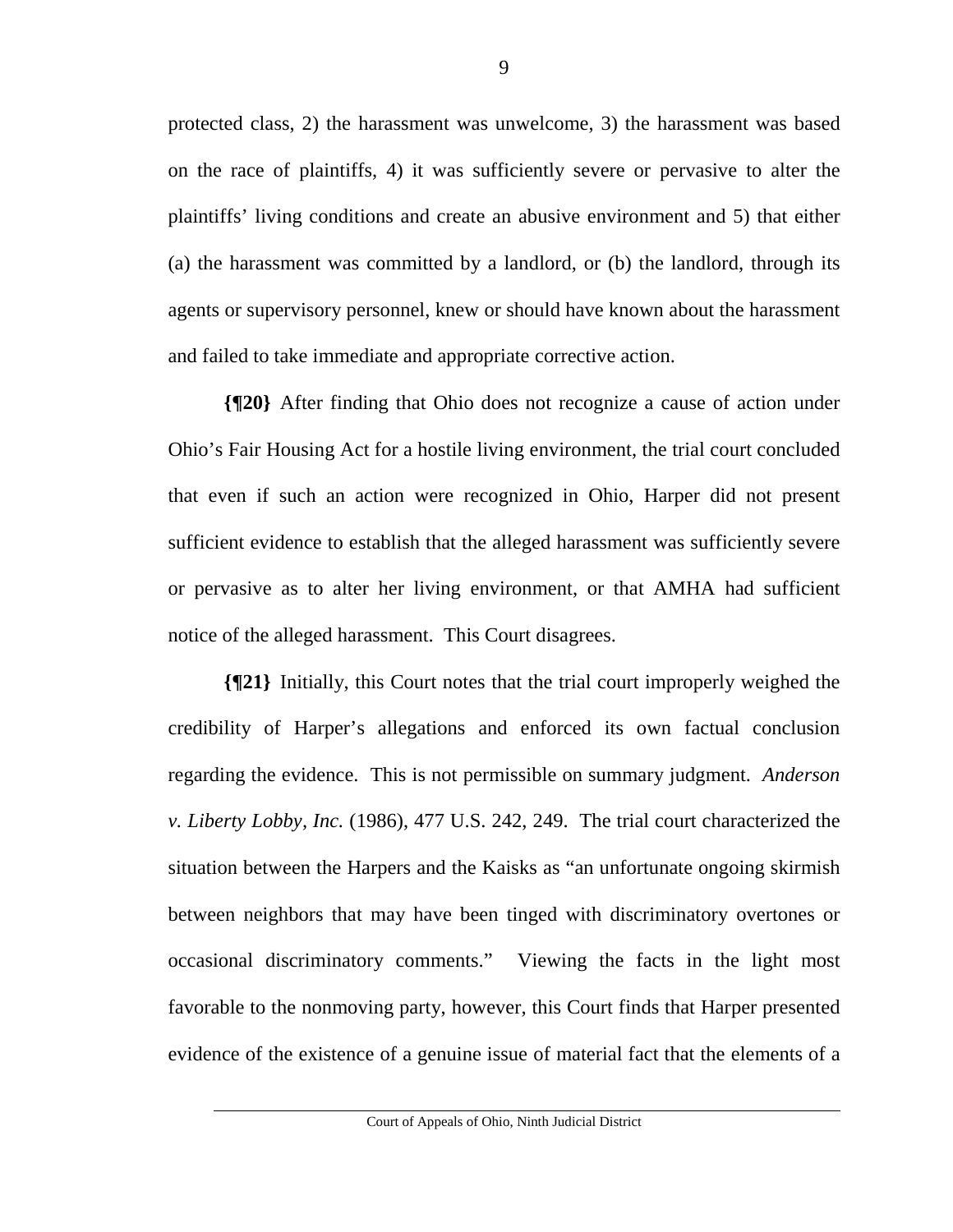hostile living environment existed in this case. Harper alleged that the Kaisk family would swear at members of her family and guests to her home, using racial epithets. Harper maintained that the name calling, swearing, and shouting escalated to overt threats of violence towards her family. Harper stated that the harassment was continuous from September 2001 through January of 2003. Harper further alleged that she filed numerous racial harassment complaints both verbally and in writing with the management of Van Buren Homes, but that her complaints were neither investigated nor resolved.<sup>2</sup>

**{¶22}** Appellants Harper and FHAA's second assignment of error is sustained.

**OCRC'S FIRST ASSIGNMENT OF ERROR**

"THE TRIAL COURT IMPROPERLY REQUIRED PLAINTIFFS TO DEMONSTRATE VIOLENT OR EXTREME CONDUCT IN ORDER TO ESTABLISH A HOSTILE LIVING ENVIRONMENT CLAIM."

## **OCRC'S SECOND ASSIGNMENT OF ERROR**

"THE TRIAL COURT IMPROPERLY DETERMINED THAT THERE WAS NO GENUINE ISSUE OF MATERIAL FACT AS TO WHETHER THE HARPER FAMILY WAS SUBJECTED TO SEVERE OR PERVASIVE HARASSMENT BASED ON THEIR RACE."

 $\overline{a}$ 

<sup>&</sup>lt;sup>2</sup> While June Davidson stated in her deposition testimony that she had been aware of an ongoing controversy between the Kaisk family and the Harper family for over a year, she concluded that the controversy was not racially based. Ms. Davidson based her conclusion upon a belief that harassment based upon race no longer exists in today's society.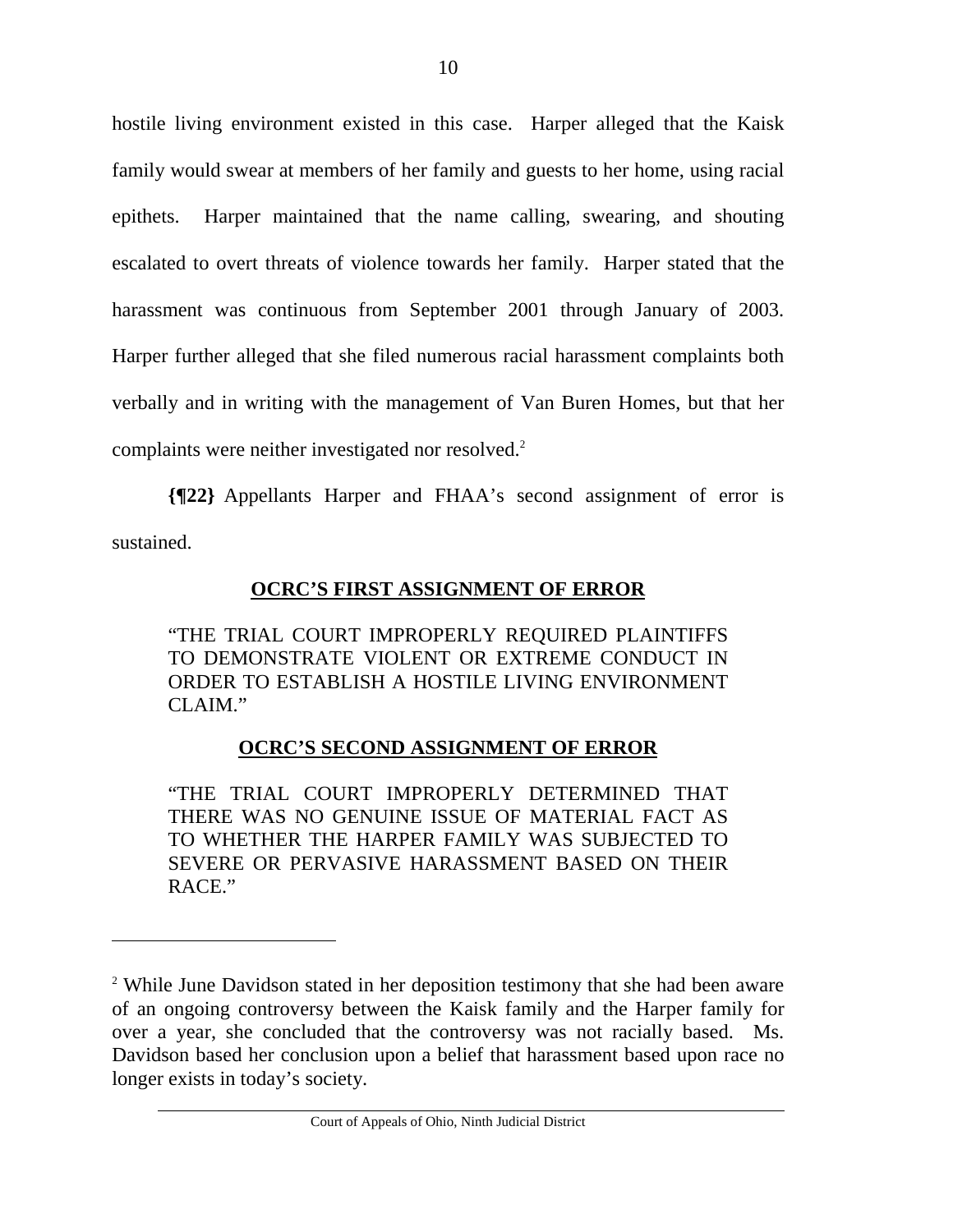## **OCRC'S THIRD ASSIGNMENT OF ERROR**

"THE TRIAL COURT IMPROPERLY DETERMINED THAT THERE WAS NO GENUINE ISSUE OF MATERIAL FACT AS TO WHETHER THE LANDLORD WAS PUT ON NOTICE OF THE RACIALLY HOSTILE ENVIRONMENT."

# **HARPER AND FHAA'S FIRST ASSIGNMENT OF ERROR**

"THE TRIAL COURT ERRED WHEN IT HELD THAT EVEN IF OHIO ADOPTED THE DOCTRINE OF HOSTILE ENVIRONMENT IN HOUSING, INSUFFICIENT FACTS SHOWED A HOSTILE ENVIRONMENT HERE."

# **HARPER AND FHAA'S THIRD ASSIGNMENT OF ERROR**

"THE TRIAL COURT ERRED WHEN IT ARTICULATED FACTS THAT SHOWED NOTICE OF THE HARASSMENT AND AN ESCALATING PATTERN OF HARASSMENT YET CONCLUDED NO NOTICE AND NOT SEVERE OR PERVASIVE MISCONDUCT."

**{¶23}** OCRC's first, second, and third assignments of error are rendered moot by this Court's resolution of Harper and FHAA's second assignment of error. Harper and FHAA's first and third assignments of error are rendered moot as well. Therefore, we decline to address appellants' remaining assignments of error. See App.R.  $12(A)(1)(c)$ .

## III.

**{¶24}** In sum, this Court finds that a cause of action based upon a hostile living environment is actionable in Ohio and that Harper established an issue of material fact that the elements of such action were present in this matter. Having found that the trial court improperly awarded summary judgment in favor of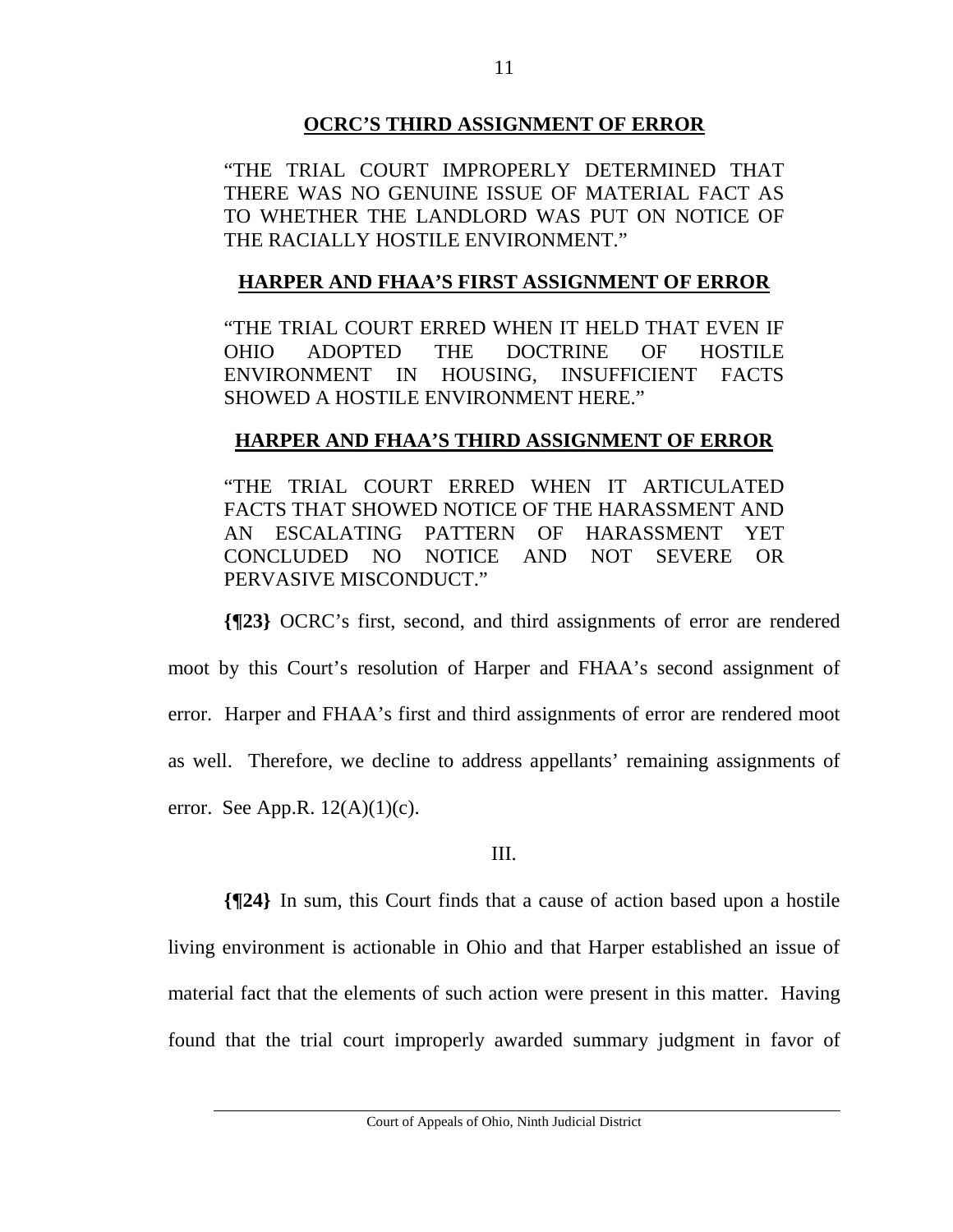AMHA, the judgment of the Summit County Court of Common Pleas is reversed, and the cause remanded to the trial court for proceedings consistent with this opinion.

> Judgment reversed, and cause remanded.

The Court finds that there were reasonable grounds for this appeal.

 We order that a special mandate issue out of this Court, directing the Court of Common Pleas, County of Summit, State of Ohio, to carry this judgment into execution. A certified copy of this journal entry shall constitute the mandate, pursuant to App.R. 27.

 Immediately upon the filing hereof, this document shall constitute the journal entry of judgment, and it shall be file stamped by the Clerk of the Court of Appeals at which time the period for review shall begin to run. App.R. 22(E). The Clerk of the Court of Appeals is instructed to mail a notice of entry of this judgment to the parties and to make a notation of the mailing in the docket, pursuant to App.R. 30.

Costs taxed to appellees.

 DONNA J. CARR FOR THE COURT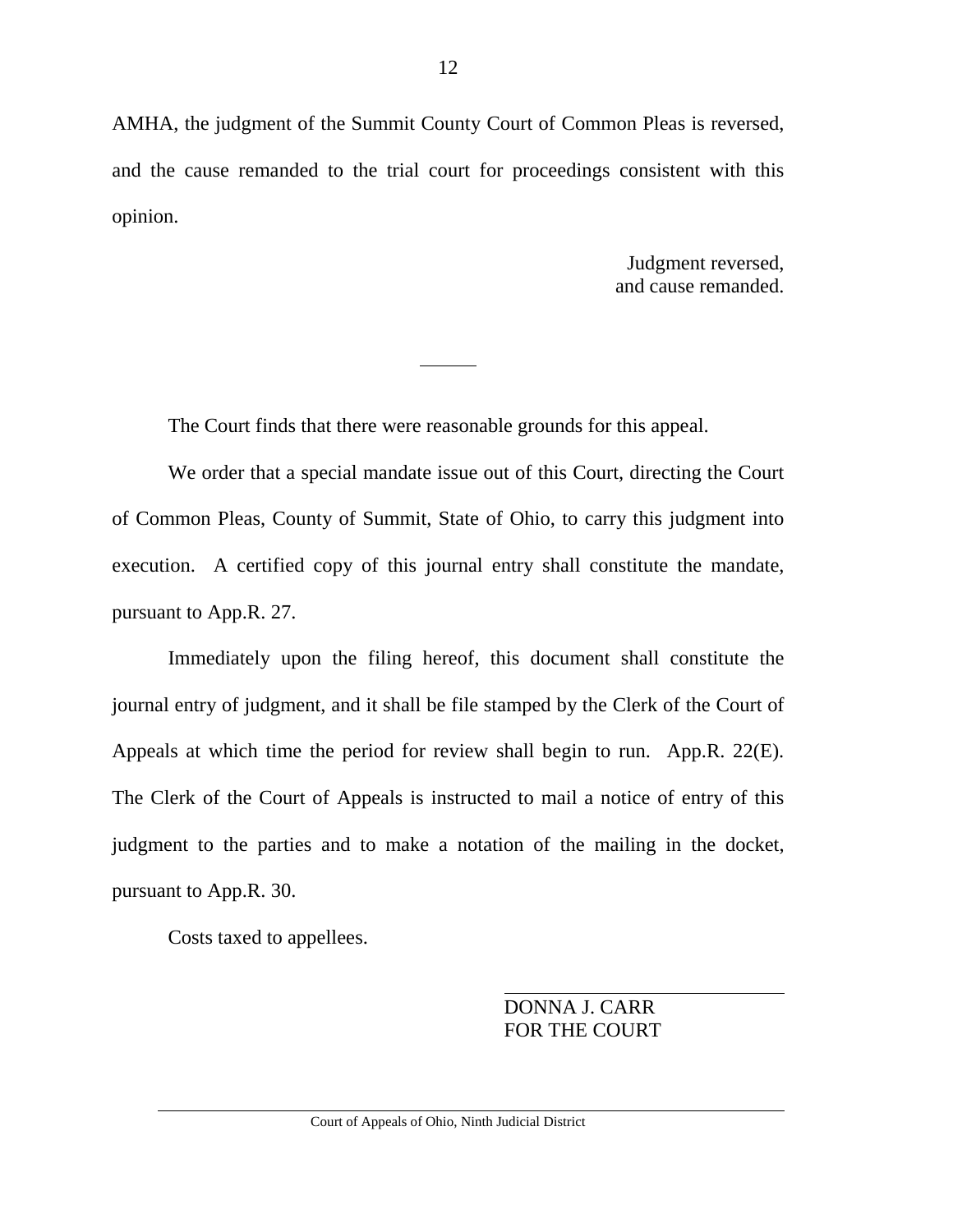#### MOORE, J. **CONCURS**

## SLABY, P. J. DISSENTS, SAYING:

**{¶25}** I respectfully dissent.

**{¶26}** I would not recognize a cause of action for hostile housing environment. The majority's decision opens the door to judicially legislate against "bad neighbors" within the context of public housing. I believe that it is then inevitable that feuding tenants in private housing would seek similar remedies. In fact, other remedies such as nuisance actions, police intervention and defamation actions are already available to address such situations.

**{¶27}** I further disagree with the analogy between a cause of action for hostile working environment and hostile housing environment. Private employers exercise immediate control over their employees, so that it is reasonable to hold them accountable for the known and tolerated hostile acts of their employees in the workplace. I believe that it is unreasonable to hold lessors in housing situations to the same level of accountability given the impracticability of both the exercise of such control over renters and the burden of policing "bad neighbors." This is especially unreasonable given that such a claim is viable only for renters as against other renters of the same housing authority or landlord and not for private homeowners. "Bad neighbors" are not exclusive to a rental housing environment. Given the existence of other remedial measures to address neighbors who